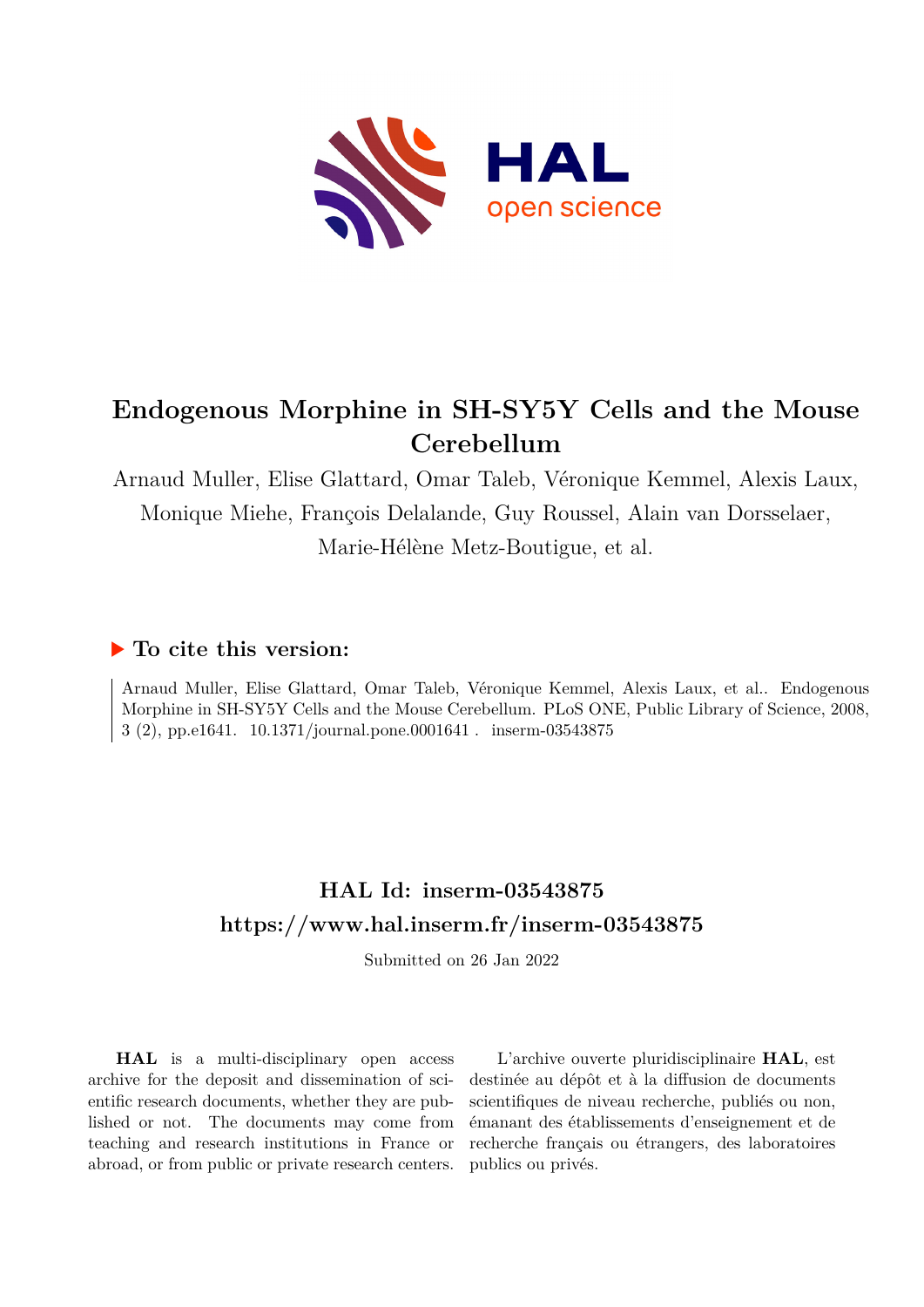# Endogenous Morphine in SH-SY5Y Cells and the Mouse Cerebellum

Arnaud Muller<sup>19</sup>, Elise Glattard<sup>19</sup>, Omar Taleb<sup>1</sup>, Véronique Kemmel<sup>1,2</sup>, Alexis Laux<sup>1</sup>, Monique Miehe<sup>1</sup>, François Delalande<sup>1</sup>, Guy Roussel<sup>1,2</sup>, Alain Van Dorsselaer<sup>3</sup>, Marie-Hélène Metz-Boutigue<sup>1</sup>, Dominique Aunis<sup>1</sup>, Yannick Goumon<sup>1</sup>\*

1 Inserm, U575, Physiopathologie du Système Nerveux, Strasbourg, France, 2 Faculty of Medicine, Institut de Chimie Biologique, Strasbourg, France, 3 Centre National de la Recherche Scientifique (CNRS), Laboratoire de Spectrométrie de Masse Bio-Organique, The European School of Chemistry, Polymers and Materials (ECPM), Université Louis Pasteur, LC4-UMR7178, Strasbourg, France

# Abstract

Background: Morphine, the principal active agent in opium, is not restricted to plants, but is also present in different animal tissues and cell types, including the mammalian brain. In fact, its biosynthetic pathway has been elucidated in a human neural cell line. These data suggest a role for morphine in brain physiology (e.g., neurotransmission), but this hypothesis remains a matter of debate. Recently, using the adrenal neuroendocrine chromaffin cell model, we have shown the presence of morphine-6-glucuronide (M6G) in secretory granules and their secretion products, leading us to propose that these endogenous alkaloids might represent new neuroendocrine factors. Here, we investigate the potential function of endogenous alkaloids in the central nervous system.

Methodology and Principal Findings: Microscopy, molecular biology, electrophysiology, and proteomic tools were applied to human neuroblastoma SH-SY5Y cells (i) to characterize morphine and M6G, and (ii) to demonstrate the presence of the UDP-glucuronyltransferase 2B7 enzyme, which is responsible for the formation of M6G from morphine. We show that morphine is secreted in response to nicotine stimulation via a Ca<sup>2+</sup>-dependent mechanism involving specific storage and release mechanisms. We also show that morphine and M6G at concentrations as low as  $10^{-10}$  M are able to evoke specific naloxone-reversible membrane currents, indicating possible autocrine/paracrine regulation in SH-SY5Y cells. Microscopy and proteomic approaches were employed to detect and quantify endogenous morphine in the mouse brain. Morphine is present in the hippocampus, cortex, olfactory bulb, and cerebellum at concentration ranging from 1.45 to 7.5 pmol/g. In the cerebellum, morphine immunoreactivity is localized to GABA basket cells and their termini, which form close contacts on Purkinje cell bodies.

Conclusions/Significance: The presence of morphine in the brain and its localization in particular areas lead us to conclude that it has a specific function in neuromodulation and/or neurotransmission. Furthermore, its presence in cerebellar basket cell termini suggests that morphine has signaling functions in Purkinje cells that remain to be discovered.

Citation: Muller A, Glattard E, Taleb O, Kemmel V, Laux A, et al (2008) Endogenous Morphine in SH-SY5Y Cells and the Mouse Cerebellum. PLoS ONE 3(2): e1641. doi:10.1371/journal.pone.0001641

Editor: Suzannah Rutherford, Fred Hutchinson Cancer Research Center, United States of America

Received November 7, 2007; Accepted January 23, 2008; Published February 20, 2008

Copyright: @ 2008 Muller et al. This is an open-access article distributed under the terms of the Creative Commons Attribution License, which permits unrestricted use, distribution, and reproduction in any medium, provided the original author and source are credited.

**Funding:** This study was funded by Inserm, the University Louis-Pasteur at Strasbourg, the Fondation de France (to Y.G.), the French Ministère délégué à la<br>Recherche et à l'Enseignement Supérieur (Ph.D fellowships to E.G.

Competing Interests: The authors have declared that no competing interests exist.

\*E-mail: yannick.goumon@inserm.u-strasbg.fr

 $^{\circ}$ These authors contributed equally to this work.

## Introduction

Morphine is one of the 40 alkaloids present in opium from Papaver somniferum, and is one of the strongest known analgesic compounds [1]. Endogenous morphine has been characterized in numerous mammalian cells and tissues [2,3,4], and its structure is identical to that of morphine from poppy (for review see [1,5]). In mammals, the biosynthesis of endogenous morphine is associated with that of dopamine and catecholamines [5,6,7,8,9,10]. Morphine biosynthesis was recently shown in the SH-SY5Y human neuronal catecholamine-producing cell line [8,9], a well-known model for studying neuronal secretion [11,12]. Recently, our group has reported the presence of morphine-6-glucuronide (M6G), previously considered a

product of morphine catabolism, in the secretory granules and secreted material of bovine adrenal chromaffin cells. In these cells, M6G represents the final product of endogenous alkaloid biosynthesis and is formed through the action of an UDP-glucuronosyltransferase 2B-like enzyme (UGT2B). In chromaffin granules, M6G is bound to the intragranular phosphatidylethanolamine-binding protein (PEBP or Raf kinase inhibitor protein) [13], which also binds morphine [14]. Secretion of M6G, catecholamines, and PEBP [15] into the blood is likely to occur during stress situations, and could be involved in different stress-modulating or pain-modulating mechanisms via binding to  $\mu$  opioid receptors (MORs), which are present on numerous cell types [16,17,18]. Together, all these observations suggest that endogenous alkaloids may represent new neuroendocrine factors [15].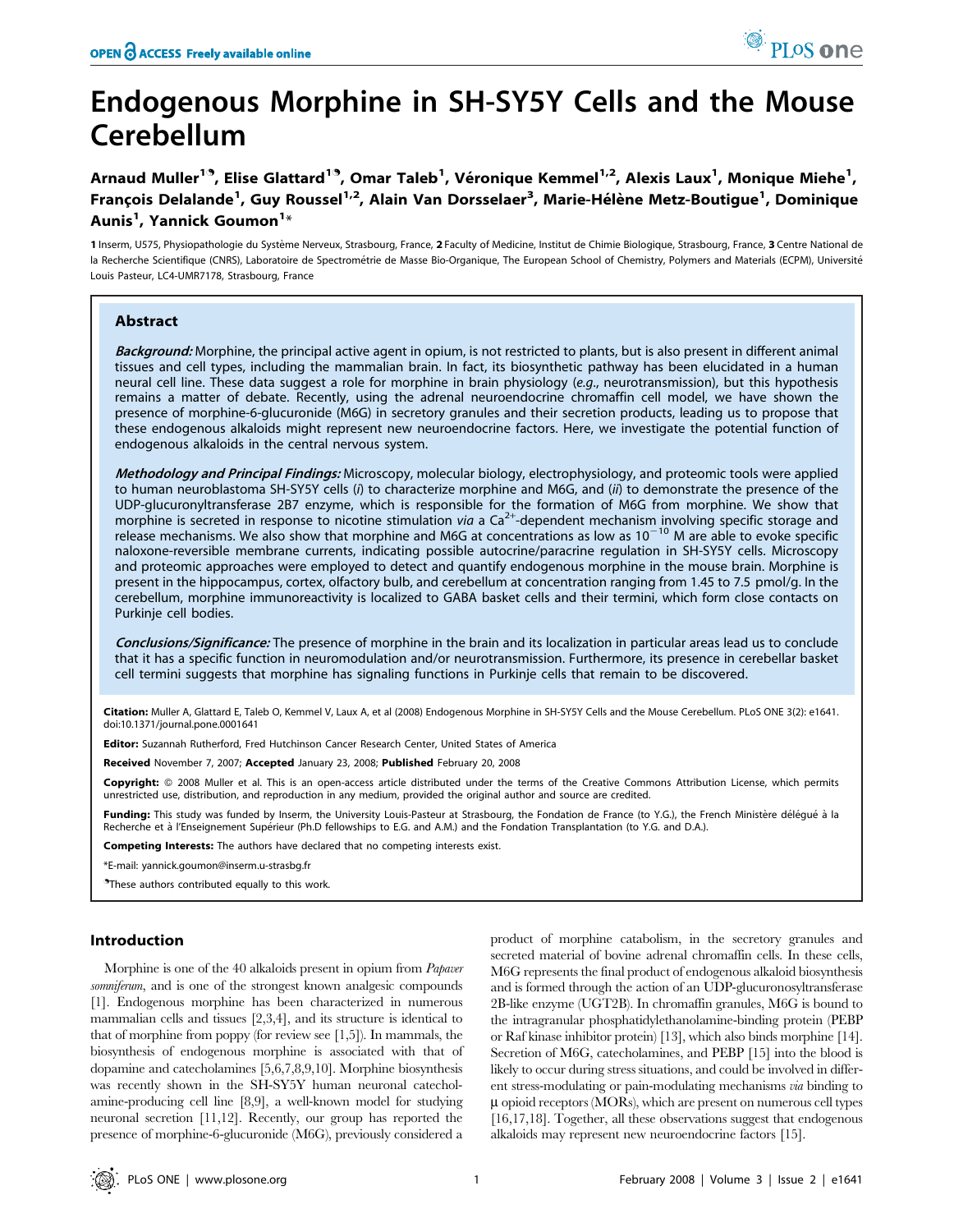Endogenous morphine has been detected in the brains of cows, rats, monkeys, and dogs (for review, see [1]). However, the function of endogenous morphine in the brain remains unknown, and knowledge of its distribution in cerebral areas and neuronal cells is lacking. Enzymes such as those in the UGT1A family, implicated in converting morphine to inactive M3G, are expressed in rat primary neurons and astrocytes [19]. UGT2B7, which produces M6G and M3G, is also expressed in the human brain [20]. Interestingly, human and rat brain extracts incubated with radiolabeled morphine produce labeled M3G and M6G [21,22]. Nevertheless, it remains a matter of debate whether morphine or its derivatives function as neuromediators and/or neurotransmitters.

The present study addresses the function of morphine in the brain. Microscopy, biochemistry, cell biology, molecular biology, and electrophysiology have been used to characterize morphine and its derivatives in detail in the human SH-SY5Y neuroblastoma cell model. At the ultrastructural level, morphine immunoreactivity colocalizes with that of chromogranin A (CGA), a well-known marker of Large Dense Core (LDC) vesicles. We have found that the UGT2B7 enzyme, which converts morphine to M6G, is expressed in these cells. Upon nicotine stimulation, morphine is released from SH-SY5Y cells via a Ca<sup>2+</sup>-dependent mechanism. Experiments using the patch-clamp technique reveal that naloxone-sensitive electrophysiological responses are induced at concentration of morphine and M6G as low as  $10^{-10}$  M. To extend these experiments in cultured cells, we quantified morphine levels in different areas of the mouse brain. In the cerebellum, morphine immunoreactivity is concentrated in the basket cells and their termini, which innervate Purkinje cell bodies. This study documents the presence of morphine in the brain and shows a specific localization that implies a signaling role that is yet to be precisely established.

#### Results

Human neuroblastoma SH-SY5Y cells synthesize endogenous morphine [9] and express MORs [17,23,24]. Therefore, we used this cell line to determine the subcellular localization, biosynthesis, and secretion of morphine.

#### Subcellular localization of morphine in SH-SY5Y cells

Using laser confocal microcopy, the labeling obtained with an anti-morphine sheep polyclonal antibody was compared to that of CGA [15], a specific marker of LDC vesicles [25,26,27,28]. Antimorphine immunolabeling showed a punctate pattern in the cytoplasm, similar to that obtained with the anti-CGA antibody (Fig. 1A). Superimposition of the two labelings reveals an intravesicular colocalization (Fig. 1A, yellow label). At higher magnification, anti-morphine immunolabeling was also visible in neurite termini, and remained clearly colocalized with CGA (Fig. 1A, lower panel, arrows). Control experiments established the specificity of the labeling in vesicles using either the secondary antibody alone, non-immune sheep serum (Fig. 1B), or the antimorphine antibody blocked with morphine prior to its use in immunocytochemistry experiments [15].

The next step was to examine whether SH-SY5Y cells have the capacity to synthesize M6G. First, a PCR approach was used to determine whether UGT2B7, the only enzyme known to convert morphine into M6G, is expressed in SH-SY5Y cells. As shown in Figure 2A, amplification of UGT2B7 RNA performed on SH-SY5Y total RNA extracts indicates the presence of a single band at 462 bp, which corresponds to the band present in total RNA from human primary hepatocytes.

These experiments were then complemented by Western blot analysis of SH-SY5Y cell extracts in order to detect UGT2B protein expression (Fig. 2A). Using recombinant human UGT2B7 as a positive control (Fig. 2A), UGT2B-like immunoreactivity was observed as a band at 65 kDa, showing, for the first time, that SH-SY5Y cells may be capable of synthesizing M6G.

The subcellular localization of the UGT2B7 enzyme was examined by laser confocal immunocytochemistry and compared to that of morphine and CGA. The punctuate labelling of UGT2B overlapped with that of morphine (Fig. 2B, yellow label), revealing the presence of UGT2B in LDC vesicles. These results indicate that the M6G-producing enzyme UGT2B7 is expressed in SH-SY5Y cells, and that it colocalizes with morphine.

#### Characterization of morphine and M6G in SH-SY5Y cells

After showing that the UGT2B-like enzyme is present in SH-SY5Y cells, we sought to confirm the presence of morphine and M6G in the cells using mass spectrometry (MS). SH-SY5Y extracts were purified by HPLC (high performance liquid chromatography) using a specific gradient designed to separate morphine and M6G. Comparison with an elution profile of alkaloid standards (Fig. 3A) allowed for the identification of fractions containing endogenous morphine and M6G. Q-TOF MS-MS analysis of material present in the corresponding fractions unambiguously identified both morphine  $(m/z = 286.13Da$ ; Fig. 3C) and M6G  $(m/z = 462.15Da)$ ; Fig. 3B). Together, these data confirm the presence not only of endogenous morphine, but also of M6G in SH-SY5Y cells.

# Morphine secretion from SH-SY5Y cells

In order to quantify morphine secretion from SH-SY5Y cells and to determine whether it occurs via a  $\text{Ca}^{2+}$ -dependent mechanism, cells were stimulated with  $100 \mu M$  nicotine to trigger membrane depolarization and LDC vesicle exocytosis [28]. The amount of morphine released was measured using a specific and sensitive ELISA technique. A low basal level of morphine secretion was observed in the absence of nicotine (Fig. 4). Stimulation of SH-SY5Y cells with  $100 \mu M$  nicotine induced a five-fold increase in secreted morphine over background (Fig. 4). In the presence of the Ca<sup>2+</sup>-channel blocker cadmium, basal secretion remained unchanged, while nicotineinduced secretion of morphine decreased dramatically. These results unambiguously indicate that morphine can be released via a  $Ca^{2+}$ dependent mechanism upon stimulation of SH-SY5Y cells.

In order to identify the origin of stored morphine, the release of chromogranin B (CGB), an intragranular marker of SH-SY5Y LDC vesicles [28], was investigated by Western blot analysis (Fig. 4). The presence of an 80 kDa CGB-immunoreactive band was detectable among proteins in the extracellular medium when cells were treated with nicotine. Similar to morphine, nicotine-evoked CGB secretion also dramatically decreased when cadmium was present in the medium (Fig. 4). In conclusion, SH-SY5Y cells secrete morphine via a Ca2<sup>+</sup> -dependent mechanism in response to nicotine stimulation.

# Evidence for physiological effects of morphine and M6G on SH-SY5Y cells

To address whether morphine and M6G induce a physiological response in SH-SY5Y cells, we first looked at the expression of the  $\mu$  opioid receptor family (MOR1; [17,18,29,30]). Using SH-SY5Y total RNA library, we detected MOR1 transcripts using PCR (Fig. 5A, 376 bp band), suggesting that SH-SY5Y cells are responsive to morphine or M6G.

In light of these results, we examined the response of SH-SY5Y cells to alkaloids using the patch clamp electrophysiological approach. As shown in Figure 5, SH-SY5Y cells were responsive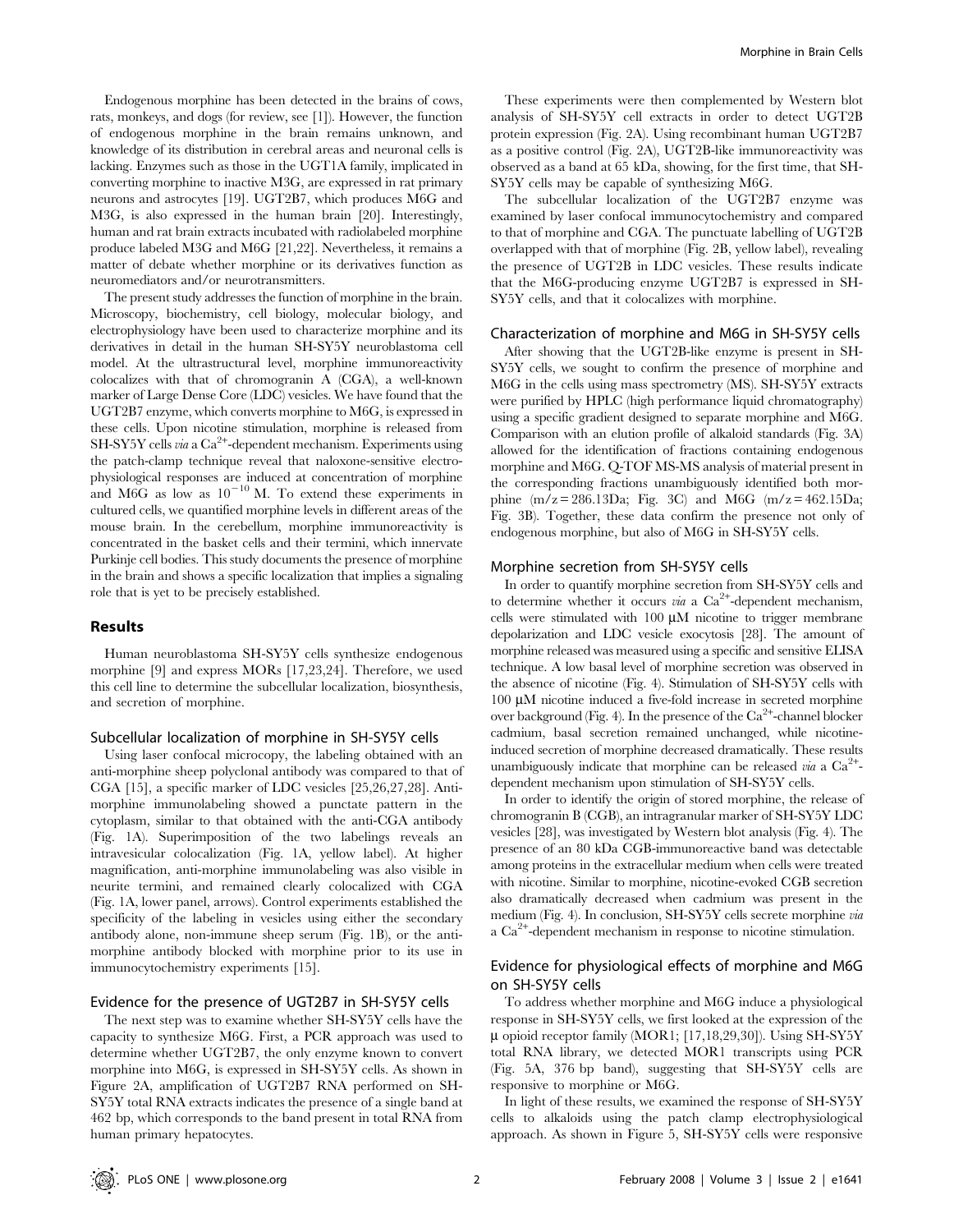

Figure 1. Evidence of the presence of morphine-like immunoreactivity in secretory granules. A. Upper panel, double immunofluorescence confocal micrographs. Labeling was performed with a sheep anti-morphine antibody (visualized in green with an Alexa Fluor 488-conjugated IgG) and with an antibody against CGA (a specific intragranular marker) visualized in red with a mouse Cy3-conjugated IgG. Colocalized immunolabelling (merged window) appears as yellow staining. Lower panel, SH-SY5Y termini shown at higher magnification. Arrows indicate colocalization points. An identical pattern of labelling was obtained for a different mouse monoclonal anti-morphine antibody (data not shown). B. To assess the specificity of morphine immunolabelling, control experiments were performed using either sheep non-immune serum and an Alexa Fluor 488-conjugated IgG, or Alexa Fluor 488-conjugated IgG and Cy3-conjugated IgG without a primary antibody. doi:10.1371/journal.pone.0001641.g001

to M6G and morphine in either the cell-attached or the whole-cell configuration. Approximately 70% of the 26 randomly chosen cells were responsive.

The cellular response to M6G application was fully reproducible in about 80% of positive cells (Fig. 5C). However, 20% of the positive cells responded to a first M6G application, but not to subsequent applications even after one hour of washout, suggesting a strong desensitization in these cells. M6G was active in SH-SY5Y cells at doses as low as 0.1 nM M6G (Fig. 5D). The cellular response in whole-cell recording corresponded to a membrane potential of  $-80$  mV and an inward current, the peak amplitude of which was dose-dependent. Dose-response curves were obtained for 13 different cells tested with M6G at concentrations ranging from 0.1 to 100 nM. The peak amplitude cellular response was normalized to the cell surface area in order to reduce variability due to cell size. Application of Hill's model to the dose-response data yielded an ED50 value of 2.1 nM and a slope of 0.6 (Fig. 5D, middle panel). The I-V plot obtained at the peak cellular response to 0.1 nM M6G was linear. Linear regression analysis of the specific current data in the presence of M6G yielded a calculated reversal potential of about  $-0.5$  mV (Fig. 5D, right-hand panel, upright triangles). This value was close to the equilibrium potential ( $E_{cat} = 0$  mV) for monovalent cations, indicating that M6G activates a channel that allows for the passage of Na and K ions. Figure 5C illustrates the sensitivity of the M6G response to the opioid receptor antagonist naloxone. When used at a concentration of 2.5  $\mu$ M, naloxone inhibited 90% of the cellular response to  $0.1 \mu M$  M6G. Morphine produced similar effects when applied at low concentration (Fig. 5B).

These data indicate that morphine and M6G can evoke specific membrane currents at low concentrations via opioid receptors, indicating a possible regulatory role for secreted morphine/M6G in SH-SY5Y cell culture.

# Immunomapping of endogenous morphine in the mouse brain

The presence in SH-SY5Y cells of endogenous alkaloids in LDC vesicle-like structures, their release by a  $Ca^{2+}$ -dependent exocytotic mechanism, and their effects on these cells at concentration as low as 0.1 nM led us to investigate whether endogenous morphine may represent a neuromodulator in the mouse brain, where M6G is absent [31].

The localization of endogenous morphine was examined in the mouse CNS by immunocytochemistry using an anti-morphine mouse monoclonal antibody (6D6 antibody). Light microscopy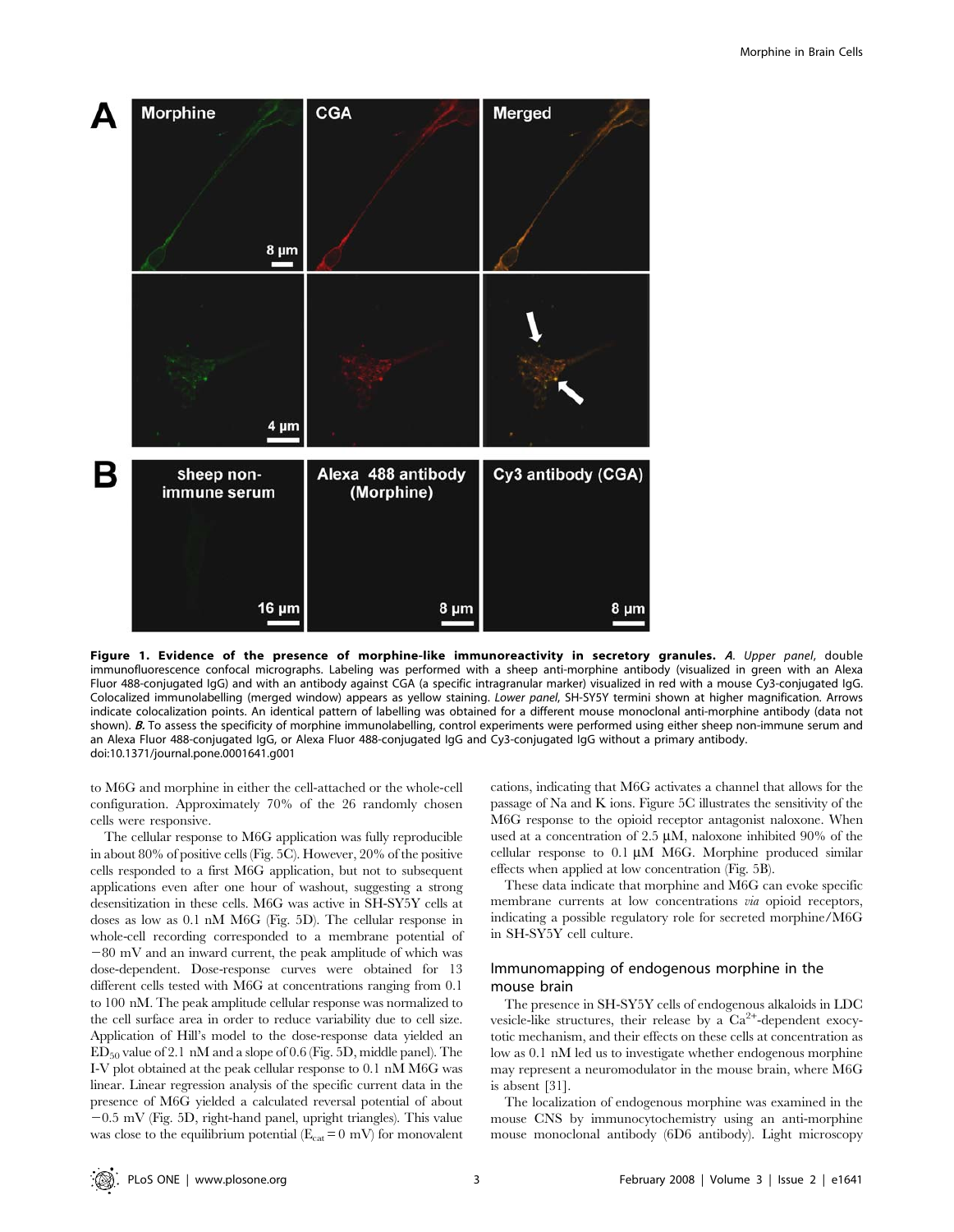

Figure 2. Evidence for UGT2B7 in SH-SY5Y cells. A. Amplification of UGT2B7 RNA and Western blot analysis. Left panel, total SH-SY5Y RNA was submitted to RT-PCR using specific human UGT2B7 primers. Lane 1, control using water to test for contamination. Lane 2, total RNA from human hepatocyte extract was used as a positive control, showing a single band of 462 bp corresponding to the expected UGT2B7 PCR product. Lane 3, SH-SY5Y total RNA showing a single band of 462 bp. Lane 4, negative control of GAPDH amplification (water). Lane 5, SH-SY5Y total RNA (GAPDH, 142 bp). The size of standards are indicated in bp. Right panel, Western blot analysis of SH-SY5Y cell extracts was done using 1 µg of human recombinant UGT2B7 (positive control) and 50 µg of SH-SY5Y cell extract. Western blots using anti-UGT2B antibody show a band at 65 kDa [15]. B. Localization of UGT2B immunoreactivity in SH-SY5Y cells. Double immunofluorescence confocal micrographs were obtained using an anti-UGT2B antibody (detected in red with an Alexa Fluor 568-conjugated IgG) and with an antibody against morphine visualized in green with an Alexa Fluor 488-conjugated IgG. Colocalized immunolabelling appears as yellow staining (merged window). doi:10.1371/journal.pone.0001641.g002

revealed the presence of morphine immunolabelling in welldefined brain structures such as the cerebellum, the olfactory bulb, the hippocampus, and the cortex (Fig. 6A). Fainter, dispersed labelling was seen in other structures. Quantification of morphine levels in these areas was performed using a morphine-specific ELISA kit. The higher amount of morphine (7.46 pmol/g of fresh tissue) was present in the hippocampus (Fig.  $6C$ ; n = 5). We chose to focus on the cerebellum area in greater detail because of the apparently clear-cut Purkinje cell labelling (Fig. 6A) and the concomitant presence of MORs in these cells [32,33]. Conventional microscopy, however, revealed that the labelling was not within Purkinje cells themselves, but rather in synaptic endings in contact with Purkinje cells (Fig. 6D, PC). Immunolabelling was observed in basket cells close to Purkinje cells (Fig. 6D, BC). In addition, discrete morphine immunolabelling could be observed in the white matter afferent fibers and in some isolated cells (data not shown). Synapses innervating the Purkinje cell bodies originate from basket cells known as inhibitory GABA interneurons, which are located in the molecular layer close to the Purkinje cells. Electron and laser confocal microscopy were used to determine whether labelling was present in basket cells:

(i) Electron microscopy experiments showed strong immunolabelling of nerve termini over the entire Purkinje cell body (Fig. 7A & 7B). These endings originate from basket cells which were immunoreactive to the morphine antibody (Fig. 7C).

In parallel, the immunoreactivity of the morphine-binding protein PEBP [14] was found in basket cell nerve termini around Purkinje cell bodies (Fig. 7D, arrow), suggesting the presence of a morphine-PEBP complex in these structures.

(ii) Confocal microscopy experiments using both anti-morphine and anti-glutamic acid decarboxylase antibodies revealed the colocalization of morphine and glutamic acid decarboxylase around the Purkinje cell bodies (Fig. 7E, yellow label on the merge window). Appropriate controls confirmed the specificity of this immunolabelling (Fig. 7F).

## Discussion

The significance of the detection of endogenous morphine in the brains of rats, mice, monkeys, and cows remains a matter of debate as long as its functional role is unknown [1,34]. Previous studies have shown that radiolabelled morphine is taken up and secreted by brain slices and immune cells [22,35,36,37]. Further study has linked levels of endogenous morphine in the brain to physiological states (e.g., inflammation and fasting) [7,38,39,40]. However, a thorough investigation to determine whether endogenous morphine acts as a true neuromodulator has not yet been published.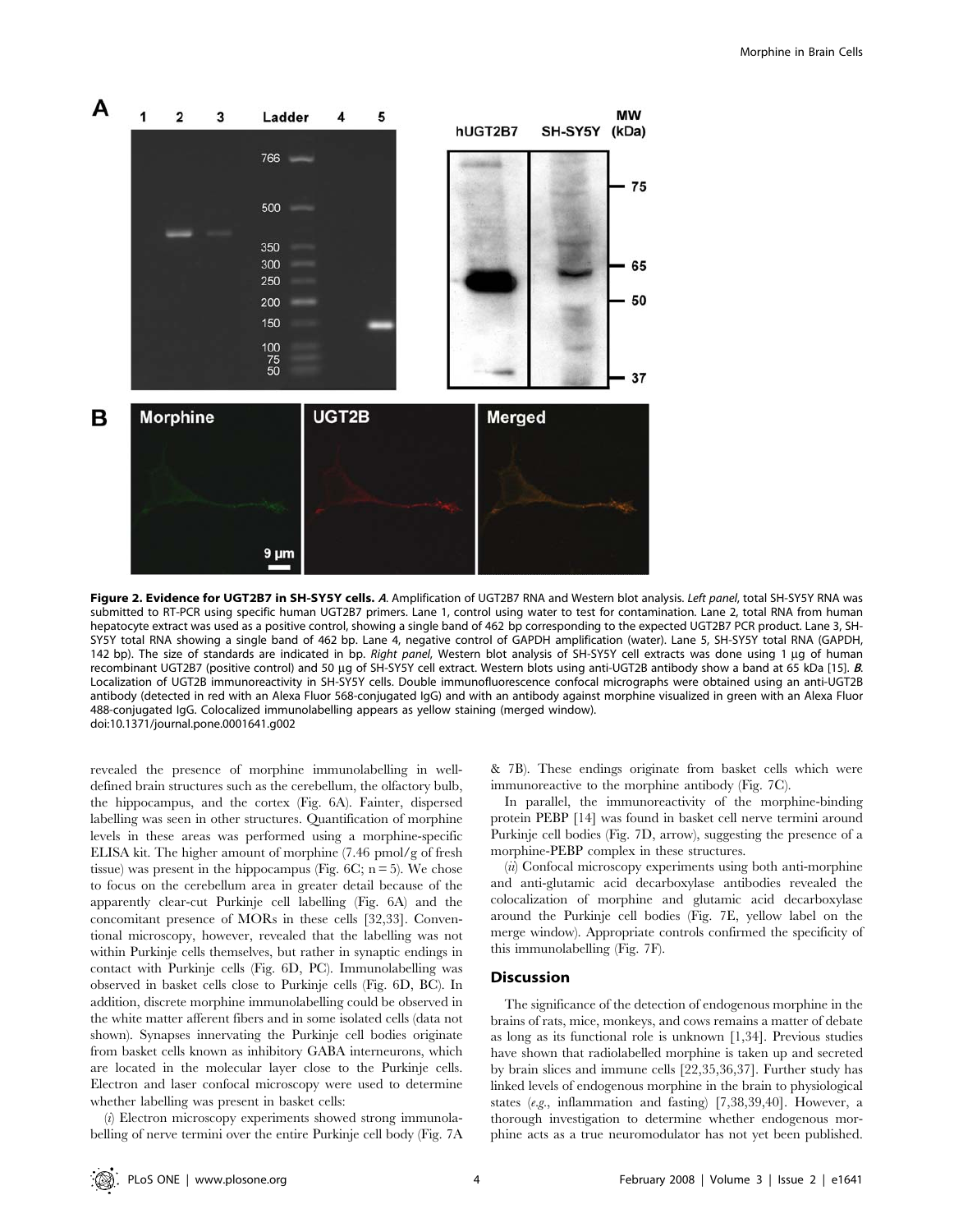

Figure 3. Characterization of morphine and M6G in SH-SY5Y extracts. A. Purification of morphine and M6G. Upper panel, RP-HPLC chromatogram showing the purification of endogenous alkaloids from SH-SY5Y cells (375 $\times$ 10<sup>6</sup> cells). Lower panel, RP-HPLC purification of morphine (Mor) and M6G standards (500 pmol). B. Characterization of M6G. Q-TOF MS-MS analysis of the HPLC fraction showing M6G in the intragranular material (marked with an arrow in Fig. 3A, upper panel). The fragment at 462.12 Da corresponds to M6G, whereas the 286.18 Da fragment corresponds to morphine. C. Q-TOF MS analysis of the HPLC fraction showing morphine (286.17 Da) in the intragranular material (marked with an arrow in Fig. 3A, upper panel). doi:10.1371/journal.pone.0001641.g003

The aim of the present study was to begin to examine this question and thereby take the first steps towards establishing a functional role for endogenous morphine.

To be considered a neurotransmitter, endogenous morphine should  $(i)$  be present in nerve terminals and stored within secretory vesicles,  $\langle \mathbf{i}i \rangle$  possess a specific pre/postsynaptic receptor able to induce specific effects (i.e., MOR), (iii) be released upon depolarizing stimulation *via* a  $Ca^{2+}$ -dependent mechanism, and  $(iv)$  be degraded or recycled by an extra- or intracellular mechanism. We examined these criteria using the neuronal SH-SY5Y cell line and mouse brain.

## (i) Presence of morphine in secretory granules and nerve termini

The human neuroblastoma clone SH-SY5Y, derived from a human sympathetic ganglion [41], possesses the properties of sympathetic neurons [42] and is a well-established model for studying the secretion of neurotransmitters [11,12,28]. These cells have been shown to express several types of receptors, including MOR and  $\delta$  opioid receptor subtypes (DOR) [16,17,18]. SH-SY5Y cells are characterized by the presence of numerous LDC vesicles (100–200 nm in diameter) which are usually found in sympathetic neurons and that closely resemble the adrenal chromaffin secretory granules. These LDC vesicles store neurotransmitters such as noradrenaline, enkephalins, and chromogranins. Morphine synthesis has been observed in SH-SY5Y cells [9]. The present results reveal that morphine immunoreactivity (which identifies morphine and M6G) is present within secretory structures, as shown by its colocalization with CGA. The colocalization in LDC vesicle-like structures occurs in cell bodies but also along cell processes and within neurite endings.

Biochemical analyses using the sensitive technique of mass spectrometry confirmed the presence not only of morphine in SH-SY5Y cell extracts, but also of M6G, a product of morphine catabolism that has never been found in this cell type [43,44]. We recently reported the presence of M6G in the matrix of bovine adrenal chromaffin secretory granules, as well as in the material secreted from chromaffin cells [15]. We were able to show that in chromaffin cells, M6G is a product of anabolic synthesis by UDPglucuronosyltransferase 2B-like enzyme (UGT2B). However, the UGT2B7 detected here in SH-SY5Y cells is probably responsible for M6G biosynthesis. While in chromaffin cells morphine is almost completely metabolized into M6G, we found that morphine and M6G coexist in SH-SY5Y cells, suggesting that the two molecules are cosecreted in vivo.

Using an immunohistochemical approach, morphine was detectable in the mouse CNS, particularly in specific neurons and nerve terminals. A strong localized immunoreactivity was observed in the cerebellum, olfactory bulb, hippocampus, and cortex, whereas other structures showed more dispersed labelling. Faint immunolabelling was also visible in the white matter, and this may correspond to morphine-positive afferent fibers. Using optical methods, we observed intense immunostaining in the cerebellum surrounding Purkinje cell bodies and in basket cells. Ultrastuctural techniques showed morphine immunoreactivity to be concentrated in the cell bodies of basket cells and their endings that make close contacts with Purkinje cell bodies. These anatomical findings implicate this endogenous alkaloid in cerebellum activity.

#### (ii) Presence of a specific pre/postsynaptic receptor

We investigated whether SH-SY5Y cells respond to the application of morphine and M6G. First, we confirmed that they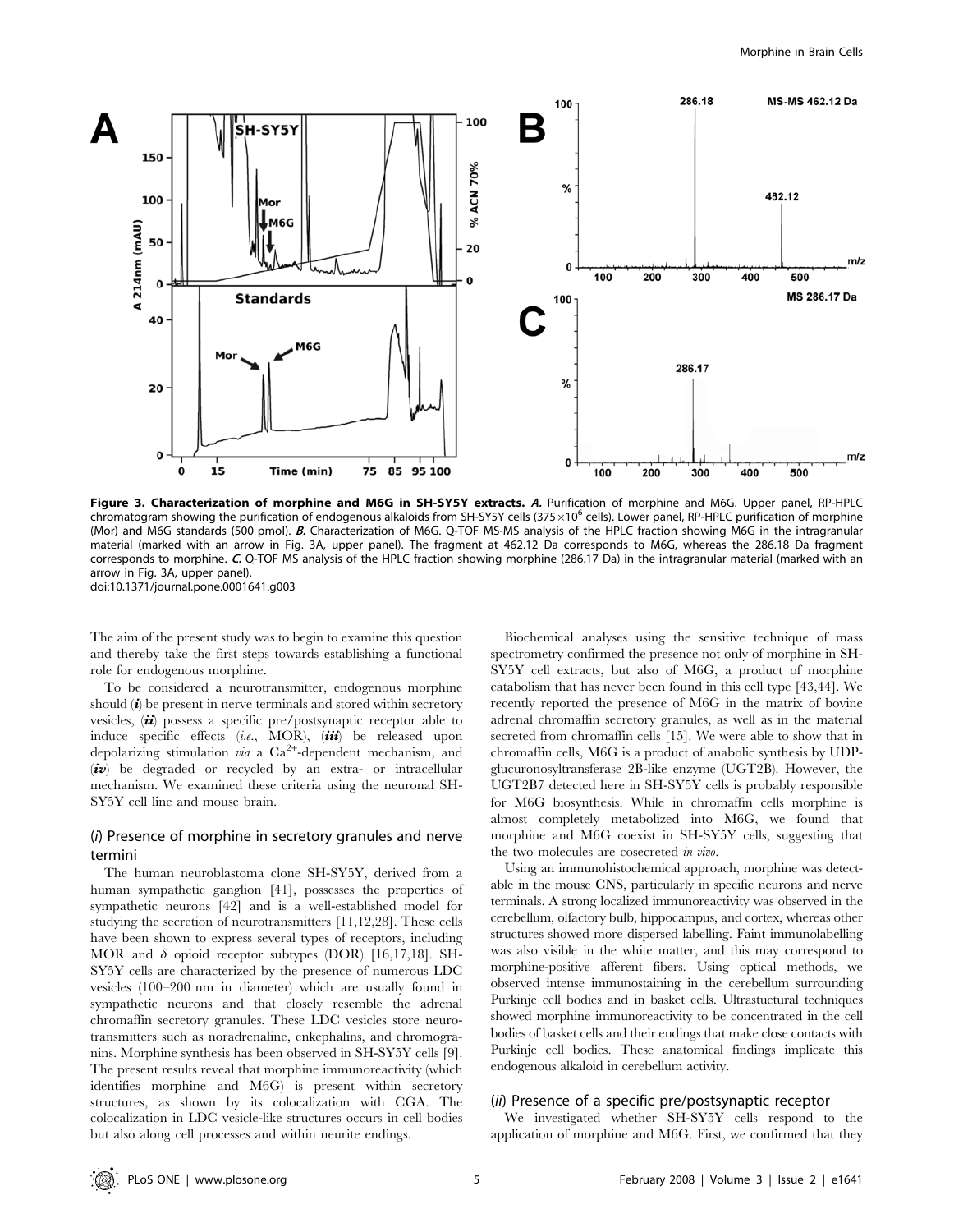

Figure 4. Characterization of morphine secretion from SH-**SY5Y cells.** Upper panel. The amount of morphine secreted into the culture medium was determined after stimulating  $4\times10^5$  cells with 100  $\mu$ M of nicotine with or without cadmium (200  $\mu$ M) for 24 h. The basal secretion level was obtained from cells incubated without nicotine at the same time  $(n=6)$ . Amounts of secreted morphine in the nicotine and nicotine+cadmium groups were statistically different and were both different from the two control groups (no nicotine and no nicotine+cadmium; Mann-Whitney test,  $*$  p $<$ 0.01). Lower panel. The efficiency of secretion was assessed by monitoring the secretion of chromogranin B (CGB), an intra-LDC vesicle protein [28], by Western blot analysis. A positive control, intragranular protein matrix from bovine chromaffin cells (10  $\mu$ g), was loaded in order to evaluate the molecular weight of the entire CGB (80 kDa). doi:10.1371/journal.pone.0001641.g004

express MOR mRNA [23,24]. MORs belong to a large family of receptor proteins derived from the *OPRM* (opioid receptor  $\mu$ ) gene. MORs are membrane proteins with seven transmembrane domains, and they are coupled to  $G_{o/i}$  proteins (for review, see [45]). Stimulation of these receptors leads to various effects, including analgesia and regulation of the gastrointestinal tract. The distribution of MORs in the mouse brain has previously been investigated using immunohistochemistry and molecular biology [46]. However, this is a complex problem given the multiplicity of splice variants, with 32 mRNA splice forms and at least 11 receptor isoforms for mouse MOR1 [1,45,47]. MOR1 subtypes have been described in mouse, rat, and cat Purkinje cells [32,33,48,49].

The presence of morphine in cerebellum basket cells that form synaptic contacts with Purkinje cell bodies led us to speculate that endogenous morphine may be involved in modulating Purkinje cell output. It is well known that GABA liberated from basket cell endings modulates Purkinje cell activity. Moreover, DAMGO and baclofen, two MOR agonists, have been reported to regulate nonactivating outward currents in mouse Purkinje cells when used at µM concentrations [50]. Interestingly, DAMGO inhibits GABA neurotransmission [51]. In the case of morphine, microiontophoretic application to cat Purkinje cells induces either excitatory or inhibitory responses  $(i.e., an increase or decrease of the firing rates,$ respectively) [48,49]. Naloxone reverses excitatory morphineevoked actions, whereas inhibitory effects can be reversed only by the GABA-receptor antagonist bicuculine. This suggests that the excitation of cat Purkinje cells by morphine is related to MORs, whereas inhibitory events involve GABA receptors. Whether morphine and GABA are stored in the same vesicles and released together from basket cells remains an open question. The presence of both molecules in the nerve endings of the same cell may imply complex regulatory processes yet to be elucidated.

## (iii) Secreted morphine

At least 11 mouse MOR1 isoforms exist [47] and have various affinities for morphine and its derivatives (K<sub>i</sub>s ranging from nanomolar to low affinity for the mMOR-1B4 isoform [45,52]), which means that specific morphine concentrations are needed to activate a given receptor isoform. In addition, homo- and heterodimerisation of MOR1 subtypes (or DOR) induce switch in signaling [53].

Endogenous morphine may play a role in brain plasticity and development. At very low concentration  $(10^{-9}$  to  $10^{-14}$  M), morphine increases neurite outgrowth in rat primary neuron cultures [54], as well as in the PC-12 tumor cell line [55], via a naloxoneindependent pathway. In addition, MORs are involved in granule neuron genesis in the mouse cerebellum [56]. Recently, Zeng et al. demonstrated that morphine promotes the regeneration and synaptic reconstruction of the terminals of injured primary unmyelinated afferent fibers by an MOR-mediated, naloxone-dependent process [57]. Morphine has also been shown to modulate synaptic plasticity at hippocampal glutamatergic synapses [58]. Together, these data suggest that secreted endogenous morphine, at low concentrations, can act as a neurofactor involved in regulating the development of specific brain areas or in neuronal plasticity. Morphine activity at low concentrations was also observed in the present study, since the electrophysiological response of SH-SY5Y cells occurred at morphine and M6G concentrations as low as  $10^{-10}$  M.

Previous reports have shown that PEBP is able to bind morphine [14] and M6G [15], suggesting that PEBP is an endogenous morphine/M6G binding protein. In the present study, PEBP immunoreactivity colocalized with that of morphine in basket cell nerve endings, which suggests the presence of PEBPmorphine complexes. Whether morphine is secreted in a complex with PEBP remains an open question.

# (iv) Presence of a specific catabolism process for morphine

Neurotransmitters are commonly inactivated in the synaptic gap by enzymes [59], or they are taken up by neurons and astrocytes for recycling or degradation [60]. Once inactivated inside the cell, the inactive product is released into the extracellular space. If morphine is a true neurotransmitter, it should be either inactivated or recycled.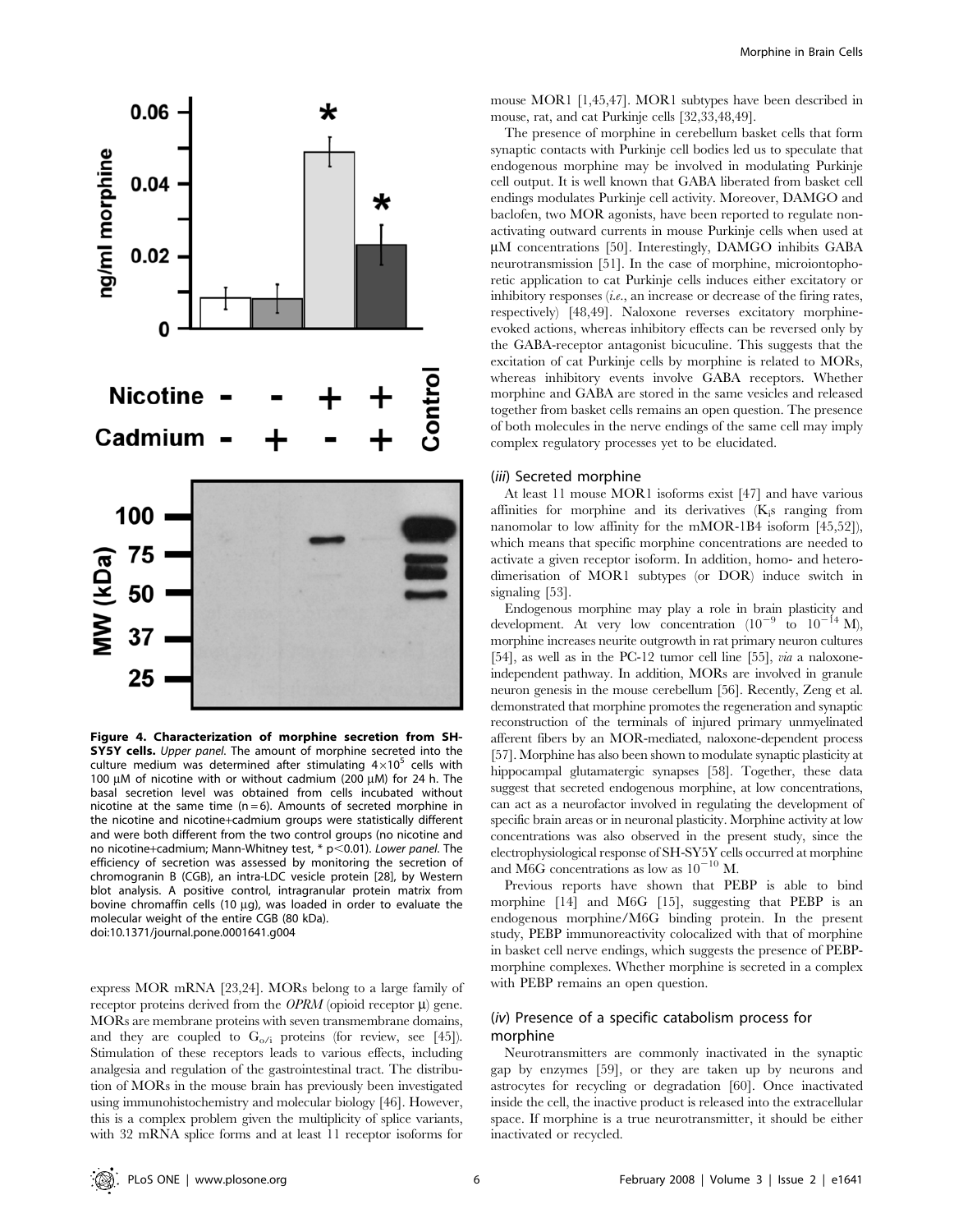

Figure 5. Amplification of MOR1 RNA and characterization of the electrophysiological effects of a low concentration of morphine and M6G. A. Total SH-SY5Y RNA was submitted to RT-PCR using specific human MOR1 primers. Lane 1, control using water as a PCR template to test for contamination. Lane 2, total RNA from SH-SY5Y, showing a single band of 376 bp. Lane 3, negative control of GAPDH amplification (water). Lane 4, SH-SY5Y total RNA (GAPDH, 142 bp). Size standards are indicated in bp. B and C. Typical responses of SH-SY5Y cells to low concentrations of morphine and M6G antagonized by naloxone, as measured by the patch clamp technique in cell-attached mode at a pipette potential of 60 mV and 80 mV (B panel), as well as at  $-135$  mV (C panel). M6G was repeatedly applied in the absence or presence of naloxone (Nal.). D. Whole-cell patch clamp recording of the M6G response: the left-hand panel shows a typical trace recorded at a holding potential of  $-135$  mV, the middle panel shows a dose-response curve obtained at a holding potential of -80 mV, and the right-hand panel shows an I-V plot of the peak amplitude response. The dose-response data were fitted with Hill's equation (continuous line) with optimal parameters as indicated in the Figure. The I-V plot of the steady state current for the control (circles) and at the peak of the response to 0.1 nM M6G (inverted triangles) was obtained using a ramp potential protocol from 80 to 2140 mV lasting 800 ms. The specific current elicited in the presence of M6G (upright triangles) was linear, and the reversal potential calculated by linear regression gave a value of -0.5 mV (dashed line). Traces were filtered at 2 kHz and digitized at 5 kH. Bars indicate the period of drug application at the indicated concentrations. doi:10.1371/journal.pone.0001641.g005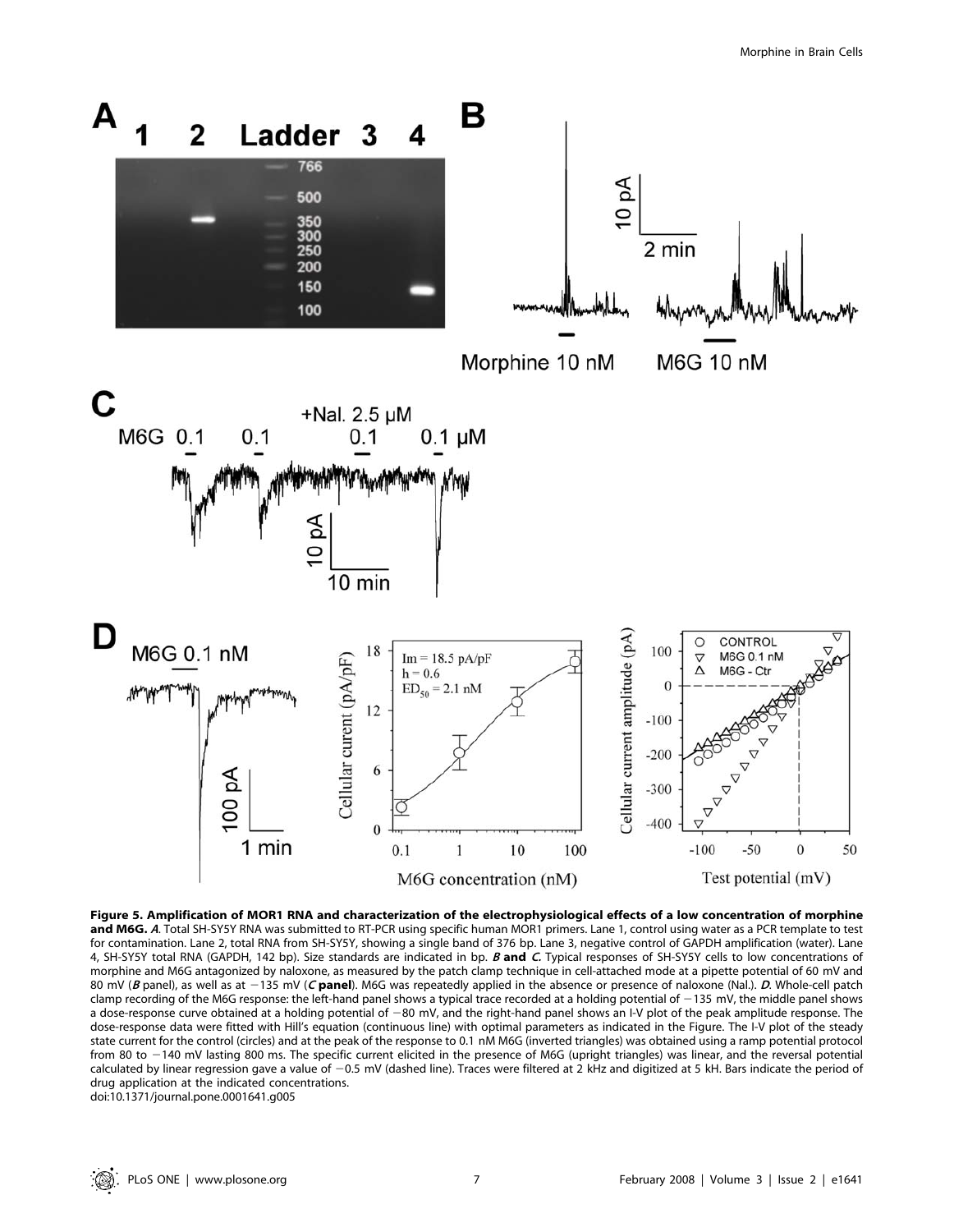

Figure 6. Mapping of endogenous morphine in the mouse brain. A. Immunodetection of morphine present in the mouse brain. Sagittal slices were incubated with a mouse monoclonal anti-morphine antibody and visualized with an HRP-conjugated donkey anti-mouse IgG, in order to detect endogenous morphine in specific brain areas. B. Control experiment using morphine immunoadsorbed mouse monoclonal antibody (same incubation time as in A). C. Quantification of the morphine present in different mouse brain areas using morphine-specific ELISA. The table shows the quantities of endogenous morphine (pmoles) present per gram of wet tissue. The values correspond to an average of the morphine amount determined for 5 brains ( $n = 5$ ). D. Localization of morphine label in the cerebellum using mouse monoclonal anti-morphine antibody and an HRPconjugated secondary antibody. Morphine labelling was observed around Purkinje cells and in basket cells. PC, Purkinje cell; BC, basket cell. E. Control for immunolabelling using morphine-immunoadsorbed mouse monoclonal antibody. doi:10.1371/journal.pone.0001641.g006

Exogenously administered morphine is known to be catabolized in hepatocytes by enzymes of the UDP-glucuronosyl transferase 1A and 2B families (UGT) [61]. This leads to the formation of morphine-3-glucuronide (M3G; 90%) and M6G (10%). In contrast to the inactive M3G, M6G displays analgesic activity that is much more potent than morphine [15,16]. In the rodent liver, the picture appears to be more complex because in rats, morphine is catabolized to both M6G and M3G [21], whereas only M3G is formed in mice [31].

In the brain, morphine uptake has been described in different cell types, including neurons [35]. Morphine is known to pass the blood brain barrier and to penetrate into the CNS more actively than M6G, probably because it is more hydrophilic [62]. Uptake mechanisms for morphine also appear to exist in non-neuronal cells, as shown by studies with radioactive morphine and human primary white blood cells [22,35,36,37].

Interestingly, enzymes implicated in converting morphine into M3G (i.e., UGT1A enzymes) are expressed in primary neurons [19] and astrocytes [63]. Human and rat brain extracts, including those from the cerebellum, are able to synthesize labeled M3G and M6G from radiolabelled morphine [21,22], proving that morphine catabolism/anabolism occurs in at least some brain structures. The uptake of released morphine may occur at the pre- or postsynaptic level in neurons as well as in astrocytes. Following uptake, morphine may be recycled in secretory organelles or converted into M3G by the UGT enzyme family present in neurons [64,65] and astrocytes [63]. The resulting inactive M3G may then be transported from the cytoplasm into the extracellular space [31].

# Conclusion

Our present observations, together with previously published data, strengthen the proposal that endogenous morphine represents a new neurotransmitter or neuromodulator involved in signalling regulation. Further investigation is required to understand the precise role of endogenous morphine in brain physiology.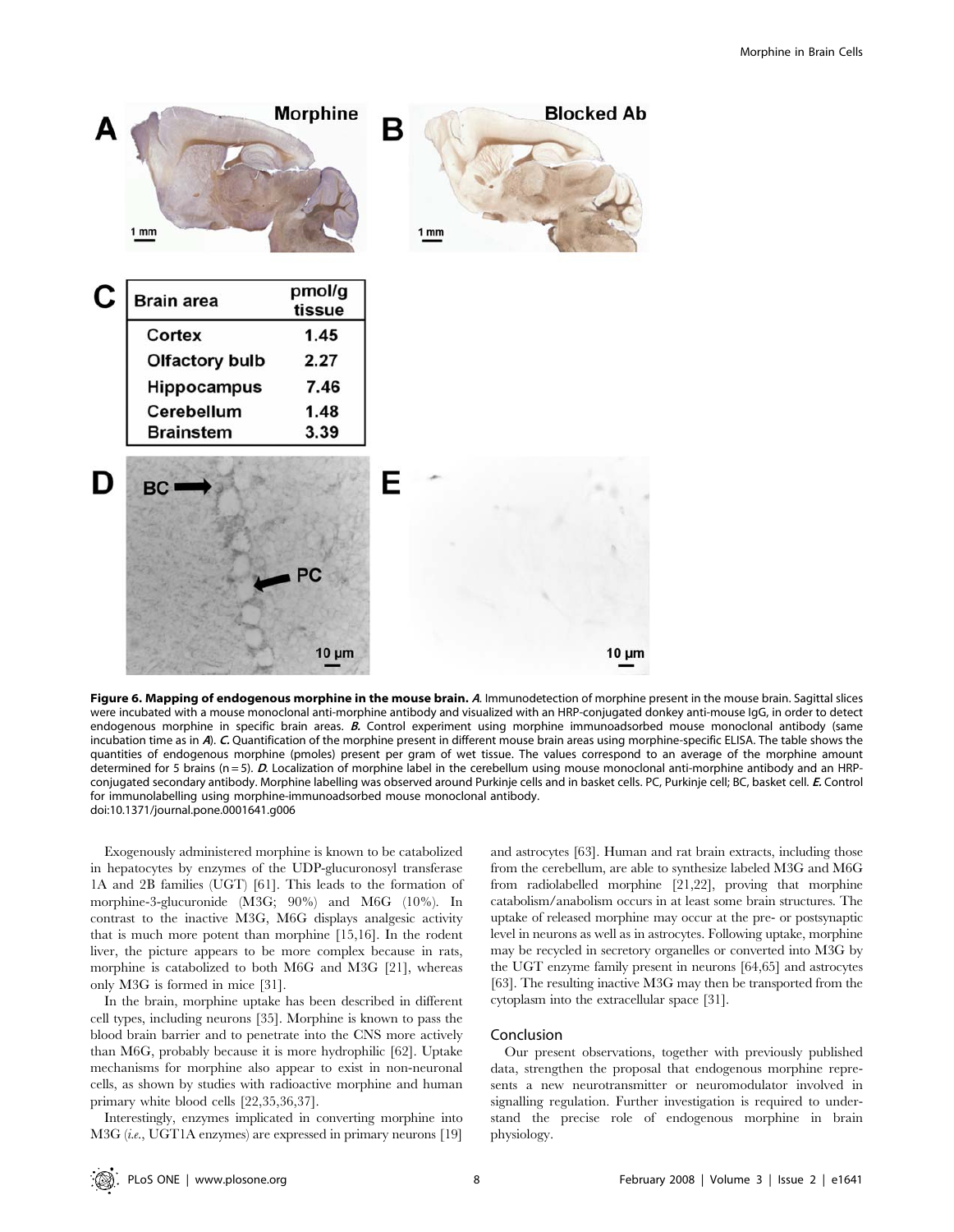

Figure 7. Characterization of morphine immunoreactivity in the mouse cerebellum. A. Characterization of morphine immunolabelling around Purkinje cells. Electron microscopy using sheep anti-morphine antibody showed morphine-like immunoreactivity in nerve termini innervating Purkinje cell bodies (PC). Arrows indicate strong immunolabelling of morphine-containing termini around the Purkinje cell body. GC, granular cell. ML, molecular layer, N, nucleus. B. Higher magnification showing the presence of morphine immunoreactivity in nerve termini innervating Purkinje cell bodies. C. Electron microscopy showing morphine immunoreactivity in basket cells (BC). BV, blood vessel. ML, molecular layer. Control experiments using anti-sheep HRP-conjugated IgG showed the specificity of the immunolabelling. D. Electron microscopy showing PEBPimmunoreactivity in nerve termini covering Purkinje cell bodies (PC). Arrows indicate strong immunolabelling of PEBP-containing basket cell termini. E. Evidence of colocalization of morphine and glutamic acid decarboxylase (GAD). Double immunofluorescence confocal micrographs were obtained using a sheep anti-morphine antibody (detected with a CY5-conjugated IgG, green pseudocolor label) and an antibody against GAD visualized in red with a Cy3-conjugated IgG. Colocalized immunolabelling (arrows and merged window) appears as yellow staining. F. Control experiments were performed using sheep non-immune serum, or only secondary antibodies detected with Cy5- and Cy3-conjugated IgG (primary antibody omitted), to demonstrate the specificity of the immunolabelling. doi:10.1371/journal.pone.0001641.g007

# Materials and Methods

## Animals

Experiments were performed on 37 day old laboratory-bred, adult male C57BL/6 mice weighing  $30\pm3$  g. Animals were given free access to food and water, with a 12 h light-dark cycle at a temperature of  $22 \pm 2^{\circ}$ C. All experiments were carried out in accordance with the European Community Council Directive (86/609/EEC) of November 24, 1986.

#### Cell culture

The human SH-SY5Y cell line (ATCC number CRL-2266) was cultured for 5 days in 60 cm2 dishes in Dulbecco's Modified Eagle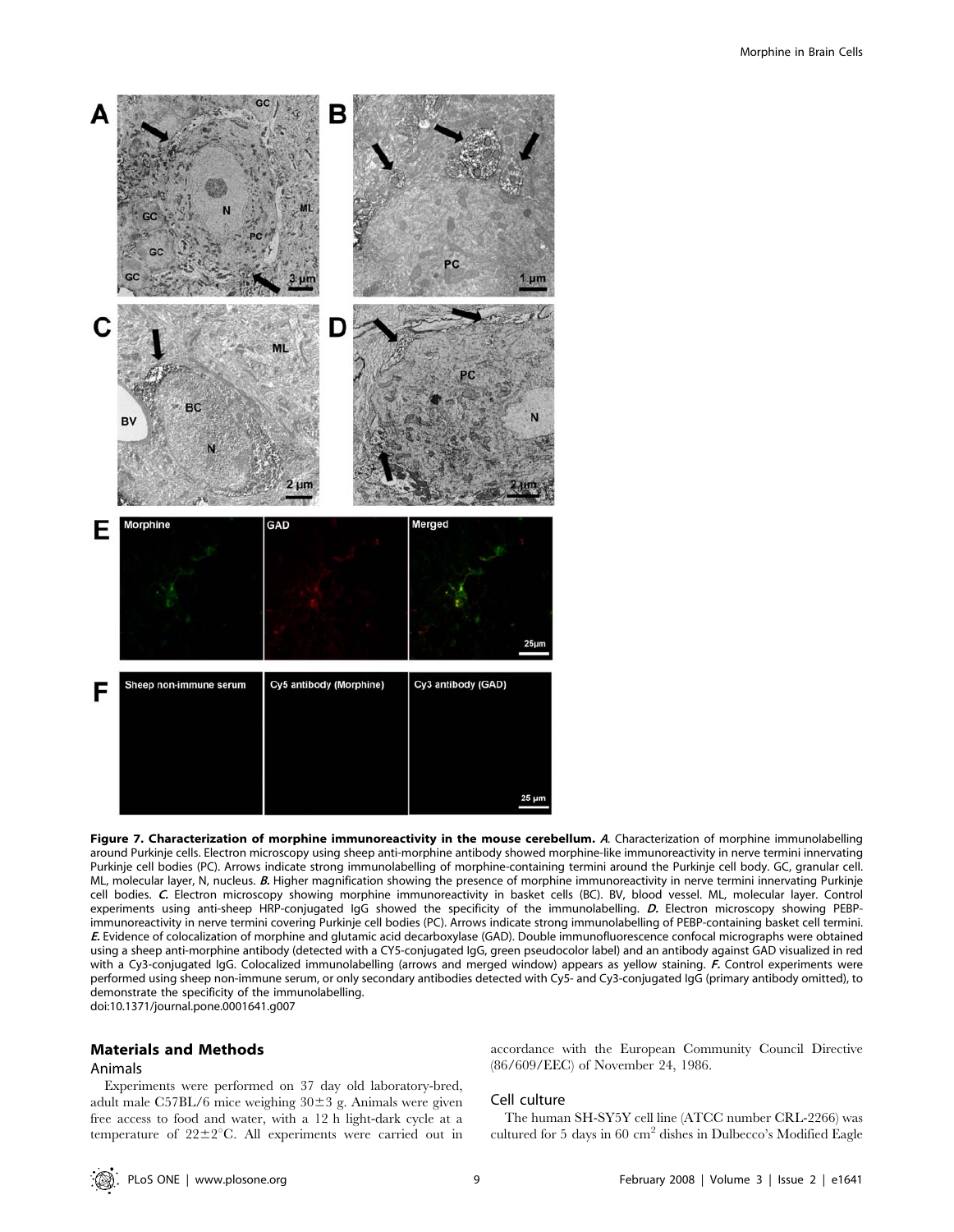medium (Sigma Aldrich) supplemented with 10% (v/v) fetal bovine serum, 100 U/ml penicillin and 100  $\mu$ g/ml streptomycin. The cells were incubated at  $37^{\circ}$ C in a wet atmosphere (relative humidity  $>95\%$  of 5% CO<sub>2</sub> in air. The medium was changed every three days.

#### Immunohistochemistry

Tissue preparation for immunocytochemistry studies. Mice were deeply anesthetized by intraperitoneal injection of 0.1 ml of a 5.6% (w/v) pentobarbital sodium solution (CEVA Santé Animale) and perfused transcardially with fixative solution using a peristaltic pump. For electron microscopy experiments, the fixative solution consisted of 4% formaldehyde (Sigma-Aldrich) in NaCl/Pi buffer (0.9% NaCl and 25 mM sodium phosphate, pH 7.4) with 0.25% glutaraldehyde (VWR). The same fixative solution was used for optical microscopy, except that glutaraldehyde was omitted. Fixative solutions were chilled, then injected for 10 min with a peristaltic pump at a flow rate of 10 ml/min. The brain was quickly removed and incubated for 2 hours at  $4^{\circ}$ C in the same fixative. Coronal and sagittal brain sections  $(80 \mu m)$  thick) were cut with a vibratome (Leica VT 1000 S) and collected in Tris-buffered saline (TBS: 50 mM Tris-HCl, 0.9% NaCl, pH 7.4).

Cell preparation for immunocytochemistry studies. Cells cultured on glass coverslips were pre-fixed for 5 min with a solution of 4% (v:v) formaldehyde in NaCl/Pi buffer mixed with the culture medium at  $25^{\circ}$ C. Then, cells were fixed with 4% formaldehyde solution in NaCl/Pi buffer and permeabilized for 10 min with 0.1%  $(v/v)$  Triton X100 [15]. Glass coverslips were mounted on a glass slide with a drop of Mowiol 4-88.

Immunostaining. Immunostaining was performed on sections free-floating in TBS or on cells grown on coverslips as previously described [66]. Sections or slides were washed in TBS and incubated for 1 hour in bovine serum albumin diluted in TBS (3%, w/v) in order to saturate nonspecific immunoreactive sites. After six TBS washes of 5 min each, sections were incubated overnight in different antisera. Primary antibodies were used as follows: (i) mouse monoclonal antibodies (6D6, Aviva System Biology; dilution 1:2000) or sheep polyclonal antibodies (AbD Serotec; dilution 1:500) raised against morphine-like compounds (morphine, M3G, and M6G, based on supplier specifications and our own experiments, described below), (ii) goat polyclonal antibody raised against human and murine UGT2B [15], (iii) mouse monoclonal anti-glutamic acid decarboxylase (Chemicon; dilution 1:1000), (*iv*) purified rabbit anti-PEBP antibody (dilution 1:100) [13] and (v) mouse monoclonal antibody anti-CGA 5A8 (dilution 1:500) [67].

After incubation with the primary antibody, sections or slides were washed six times with TBS (5 min) and specific secondary antisera were added for 2 h at room temperature, followed by six TBS washes (5 min). These secondary antisera were (i) HRPconjugated donkey anti-mouse IgG (P.A.R.I.S.; dilution 1:500),  $\overline{u}$ Alexa Fluor 488-conjugated donkey anti-sheep IgG (Molecular Probes; dilution 1:2000), *(iii)* Alexa Fluor 568-conjugated donkey anti-goat (1:2000), (iv) Cy5-conjugated donkey anti-sheep IgG (Jackson Immunoresearch Laboratories; dilution 1:200) and (v) Cy3-conjugated donkey anti-mouse IgG (Jackson Immunoresearch Laboratories, dilution 1:800).

Several controls were carried out to assess antibody specificity and nonspecific immunoreactivity. Primary antibodies were omitted, and each secondary antibody was tested individually or in a mixture in the presence of tissue sections or cells. Controls for morphine and UGT2B immunoreactivities were carried out by incubating the antibody with morphine  $(2 \text{ h}, 25^{\circ} \text{C}, 50:1, \text{w/w})$  or the corresponding blocking peptide (12 h,  $4^{\circ}$ C, 1:5, w/w) [15], respectively, prior to immunocytochemistry experiments. Each antibody was also tested with the secondary antibody used for the second immunolabelling in order to determine whether interspecies cross-reactivity exists. Anti-morphine antibodies were also tested by ELISA in order to determine cross reactivity with morphine, M6G, and M3G, showing a specificity for morphine M6G and M3G. In order to assess whether morphine binds to proteins nonspecifically, extracts of SH-SY5Y and the mouse hippocampus were submitted to Western blot analysis; the results show that neither anti-morphine antibody labels proteins in these extracts. All experiments using anti-morphine antibodies were done in duplicate using mouse monoclonal and sheep polyclonal antibodies. The pattern of immunolabelling was similar each time.

#### Light microscopy immunocytochemistry

Peroxidase activity was measured after a 20 min incubation in a freshly prepared solution of 4-chloro 1-naphtol (0.2 mg/ml) in TBS containing 0.006% (w/v) hydrogen peroxide. After washing with TBS, the sections were mounted in glycerol/TBS  $(1:1, v/v)$ before analysis with a Leica DMRB microscope equipped with a digital camera (Axiocam, Zeiss).

#### Electron microscopy immunocytochemistry

Peroxidase activity was detected with a freshly prepared solution of 0.025% (w/v) 3,3-diaminobenzidine tetrahydrochloride in TBS containing 0.006% (w/v) hydrogen peroxide. After washing with NaCl/Pi buffer, sections and slides were postfixed for 30 min with 2.5% glutaraldehyde in 0.1 M NaCl/Pi buffer (pH 7.4), and then with 1% (w/v) osmium tetroxide in 0.1 M NaCl/Pi buffer (pH 7.4) at  $4^{\circ}$ C for 1 hour. Sections were dehydrated in ethanol and embedded in Araldite resin [66]. Ultrathin sections were observed with a Hitachi H 7500 electron microscope without additional staining. Pictures were acquired with a Hamamatsu Digital camera (C 4742-95).

#### Confocal microscopy observations

Immunofluorescent staining was analyzed with a Leica laser scanning microscope (TCS-SP2 invert) equipped with a plan apo  $63\times$  oil immersion lens. Tissue sections were subjected to optical serial sectioning to produce images in the X–Y plane. Each optical section was scanned eight times for brain sections and four times for cells to obtain an average image. Pictures were recorded digitally in a  $512\times512$  pixel format. A look-up table (glowoverglowunder, Leica) ensured that the full dynamic range of the photomultipliers was used. Before each measurement, a series of sections was acquired through the vertical axis in order to choose the equatorial section.

### Anatomical and cellular distribution

Anatomical structures were identified under direct observation using the atlas and nomenclature of Paxinos and Watson [68]. Light microscopic sections were examined using a Leica DMRB brightfield microscope (objectives  $1.6 \times$  to  $20 \times$ ).

# Isolation of exocytosed material from stimulated SH-SY5Y cells

SH-SY5Y cells were grown for 4 days in 24-well dishes  $(4\times10^5$ cells per well) in DMEM with 10% fetal bovine serum (FBS, Sigma Aldrich). Prior to the experiments, they were washed twice (5 min each) with FBS-free DMEM at  $37^{\circ}$ C and incubated for 1 h in FBS-free DMEM at 37°C. Cells were then incubated with or without  $100 \mu M$  nicotine in FBS-free DMEM for 24 h. The culture medium was collected and tested for morphine using a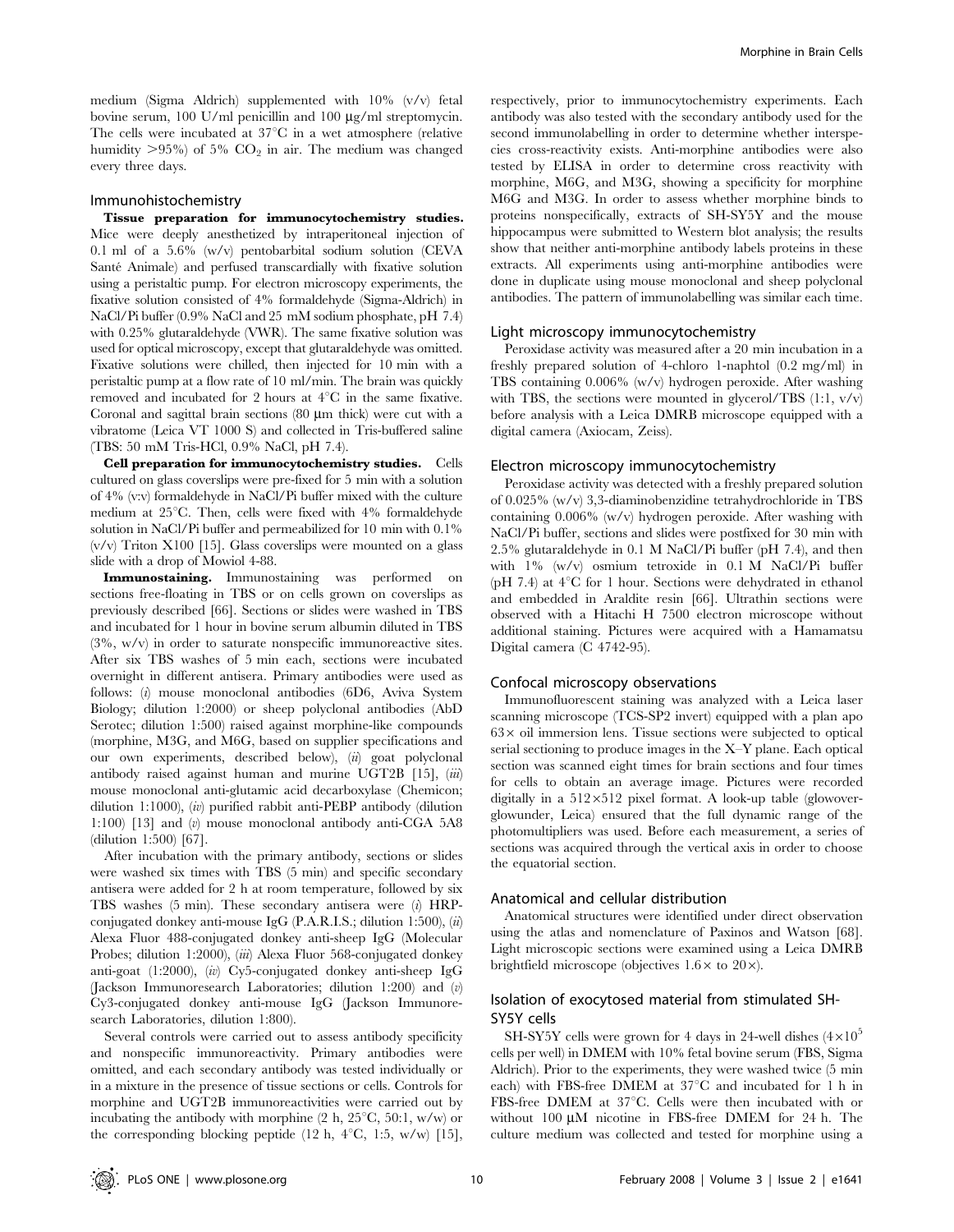morphine-specific ELISA kit (Immunalysis Corporation; see below). Cadmium treatments  $(200 \mu M; Sigma$  Aldrich) were used to assess whether a  $\text{Ca}^{2+}$ -dependent release mechanism exists.

Secretion efficiency was checked by Western blot analysis (see below) using a validated antibody raised against the conserved Cterminal part of chromogranin B (bovine  $CGB_{614-626}$  [69]), which serves as a secretion marker [27].

#### Alkaloid and protein analysis

Prior to HPLC separation, Western blot analysis, or ELISA, scraped cells or homogenized brain areas were sonicated at  $4^{\circ}\mathrm{C}$  $(3\times10 \text{ sec})$  in water containing protease inhibitor cocktail (Roche Diagnostics). The sonicates were centrifuged (30 min, 10000  $g$ ,  $4^{\circ}$ C), and the supernatant containing the intracellular material was used for protein analysis after protein quantification [15].

Endogenous alkaloids present in the tissue or cell homogenates were extracted as described in our previous study [15].

#### Purification of alkaloids by reverse phase HPLC

Deproteinized or untreated samples corresponding to  $375\times10^{6}$ cells, as well as alkaloid standards, were purified using an Äkta purifier HPLC system (GE Healthcare Bioscience) as previously described [15]. The gradients of acetonitrile (ACN) are indicated on the chromatograms. Buffer A was  $0.1\%$  (v/v) in water, and buffer B was 70% acetonitrile and 0.09% , trifluoroacetic acid in water.

#### Mass spectrometry

MS and MS-MS analyses were performed using electrospray mass spectrometry (ES-MS) on a Q-TOF II (Bio-Tech) in positive mode as previously described [15].

### Gel electrophoresis and Western blot analysis

Proteins were separated on SDS-PAGE gradient gels (4%–12% acrylamide; Criterion XT, BioRad) and electrotransferred onto polyvinyldifluorene membranes (GE Healthcare Bioscience) [13]. UGT2B enzymes were detected with a goat polyclonal antibody raised against the human UGT2B family (Santa Cruz Biotechnology, 65 kDa, dilution 1:1,000), and signal was developed using HRP-conjugated anti-goat antisera (Santa Cruz Biotechnology, dilution 1:50,000) [15]. Human hepatocyte extract (XenoTech) and human recombinant UGT2B7 (Sigma Aldrich) were used as positive controls. Chromogranin B (CGB) was detected using a rabbit polyclonal antibody raised against the conserved C-terminal part of chromogranin B (bovine CGB614-626 [69]), and the signal was developed using HRP-conjugated anti-rabbit antisera (Sigma Aldrich, dilution 1:400,000)

#### Morphine-specific ELISA

The morphine-specific ELISA kit from Immunalysis Corporation was used for the quantification of morphine present in culture medium  $(n = 6)$  and brain tissue extracts  $(n = 5)$ . The specificity of the test for morphine was confirmed by testing different amounts of M6G, M3G, and codeine (0–25 ng/ml, data not shown). For all tests, morphine standards were diluted in the appropriate buffer.

## Statistical analysis of the secretion experiments

In order to assess the effect of nicotine stimulation on SH-SY5Y cells, morphine concentrations in the medium were subjected to post hoc analysis using a Mann-Whitney test. Our analysis included four different conditions: control, control+cadmium, nicotine, nicotine+cadmium. Each value was the result of six independent experiments  $(n = 6)$ . Statistical data analysis was performed using MINITAB 13.20 (Minitab Inc.). Differences were considered to be

statistically significant when the probability value was  $\leq 0.01$ (indicated by asterisks in the Figure).

# Total RNA isolation and Reverse-Transcription Polymerase Chain Reaction

Total RNA was extracted from SH-SY5Y cells using the NucleoSpin RNA II extraction kit (Macherey-Nagel). RNA purity was quantified by UV spectrophotometry at 260/280 nm.

Reverse-Transcription Polymerase Chain Reaction (RT-PCR) was performed with the One-Step RT-PCR kit (Qiagen) according to the manufacturer's protocol. Briefly, total RNA (100 ng) was retro-transcribed into cDNA for 30 min at  $50^{\circ}$ C; after inactivation of the transcriptase at  $95^{\circ}$ C for 15 min, PCR was performed for 35 cycles (1 min at  $94^{\circ}$ C, 1 min at the specific  $T_m$ , 1 min at  $72^{\circ}$ C) followed by a final extension for 10 min at  $72^{\circ}$ C on a Mastercycler personal (Eppendorf).

Forward and reverse primers specific to human MOR1 (5'-3' ACCAACATCTACATTTTCAACCTT and 5'-3' CAGTAC-CAGGTTGGATGAGAG) were designed to amplify a 376-bp fragment of the region common to all MOR1 splice variants (OligoExplorer 1.2, Gene Link).

Human UGT2B7 forward and reverse primers (5'-3' TCCAC-GAGCATCTTCGAGA and 5'-3' ATACTGGAAGCACATG-CCC) were designed to amplify a 462-bp fragment specific to UGT2B7, (OligoExplorer 1.2, Gene Link).

Amplification of GAPDH RNA was used as a positive control in RT-PCR reactions. PCR products (one-fifth of the PCR reaction) were loaded on an ethidium bromide-stained agarose gel (0.8%) and visualized by UV illumination using the GeneSnap system (Syngene).

Reactions were carried out using synthesized oligonucleotides (6  $\mu$ M final concentration) at a T<sub>m</sub> of 51°C for MOR1 and UGT2B7.

## Patch-clamp experiments on SH-SY5Y cells

For patch-clamp recording, SH-SY5Y cells were maintained in culture (DMEM+10% FCS and 50 U/ml penicillin, 50  $\mu$ g/ml streptomycin) at low density (about  $2\times10^4$  cells/ml) in 35 mm dishes and subjected to recording experiments 3–8 days after plating. M6G-induced responses were measured either in the cell-attached or whole-cell configuration of the patch-clamp technique [70] using an Axopatch-B200 amplifier (Axon Instruments). For whole-cell recording, the recording pipette had a  $2-4$  M $\Omega$  resistance when filled with recording solution (131 mM K-gluconate, 10 mM HEPES,  $5.5$  mM EGTA, 1 mM CaCl<sub>2</sub>, 2 mM MgCl<sub>2</sub>, 3 mM NaCl 5 mM KCl, 0.1 mM ATP, and 0.1 mM GTP). Isolated SH-SY5Y cells were selected and recorded under continuous perfusion with control medium (132 mM NaCl, 2 mM KCl, 1 mM  $CaCl<sub>2</sub>$ , 2 mM MgCl<sub>2</sub>, 1 mM Na-Gluconate, 10 mM HEPES and 10 mM D-glucose). The pH of the pipette and bath medium was adjusted to 7.2 with KOH and 7.4 with NaOH, respectively. For cell-attached recordings, the pipette was filled with bath medium. Voltage command and current trace digitization were achieved using the Digidata 1322A card interface (Axon Instruments) and Pclamp software (Axon instrument). Current traces were low-pass filtered at 2 kHz before digitization at 5 kHz.

Drugs were diluted to the desired concentrations in the bath medium and applied to the recorded cell through a multi-barrel perfusion system (RCS-160 rapid solution exchanger, Bio-Logic). Each barrel had a 1 mm inner diameter, and the selected perfusion tube was placed about 50  $\mu$ m from the recorded cell. Drug application began when the selected tube was positioned in front of the cell. Naloxone antagonist was purchased from Sigma Aldrich.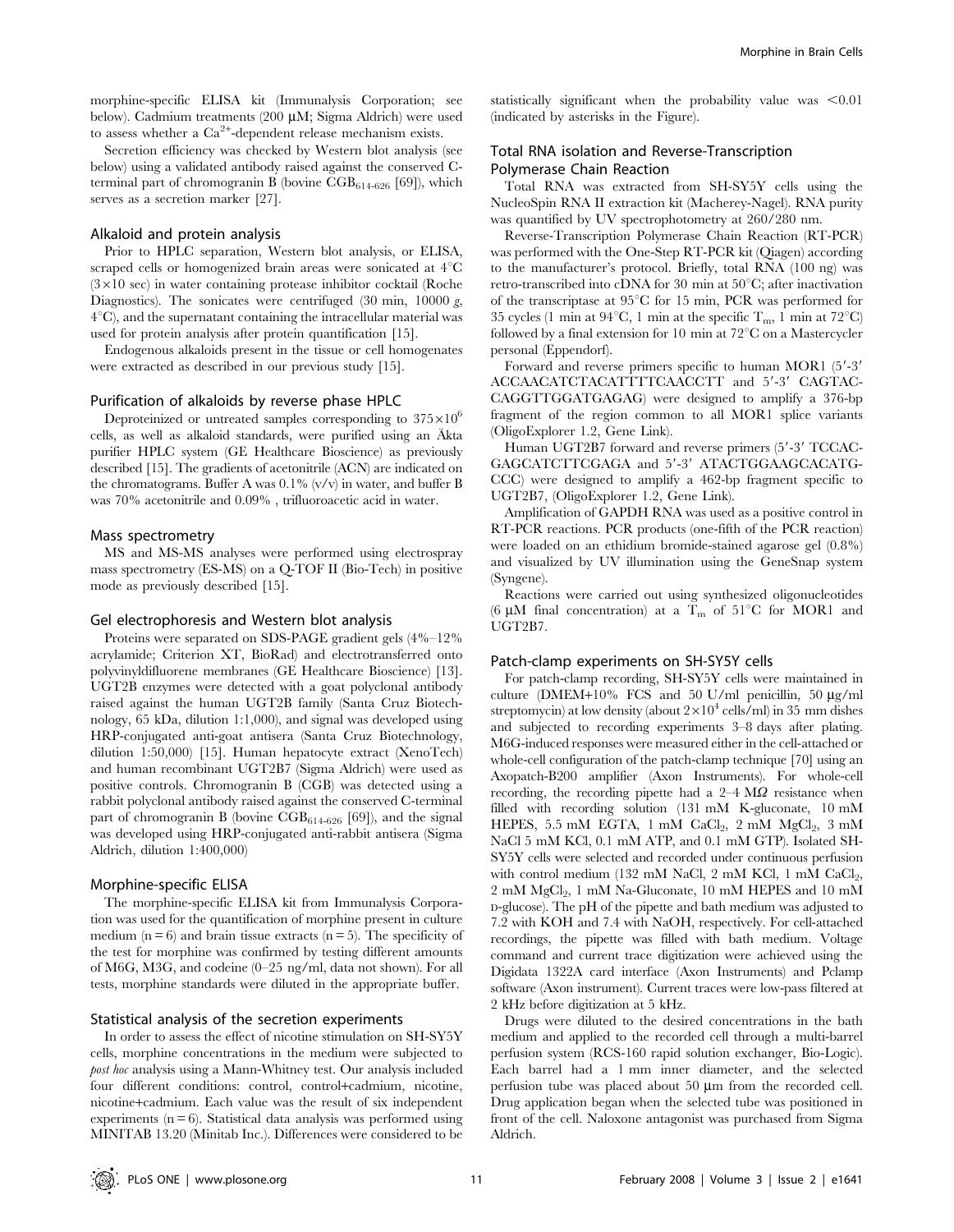## Acknowledgments

We acknowledge Dr. A. Corti (San Raffaele Scientific Institute, Milan, Italy) for providing the monoclonal antibody against human chromogranin A and Dr. F. Schoentgen (CNRS UPR 4301, Orléans, France) for providing the anti-PEBP antibody. We are grateful to Dr. M. Reber for his knowledge of molecular biology.

### References

- 1. Stefano GB, Goumon Y, Casares F, Cadet P, Fricchione GL, et al. (2000) Endogenous morphine. Trends Neurosci 23: 436–442.
- 2. Hazum E, Sabatka JJ, Chang KJ, Brent DA, Findlay JW, et al. (1981) Morphine in cow and human milk: could dietary morphine constitute a ligand for specific morphine (mu) receptors? Science 213: 1010–1012.
- 3. Gintzler AR, Gershon MD, Spector S (1978) A nonpeptide morphine-like compound: immunocytochemical localization in the mouse brain. Science 199: 447–448.
- 4. Goldstein A, Barrett RW, James IF, Lowney LI, Weitz CJ, et al. (1985) Morphine and other opiates from beef brain and adrenal. Proc Natl Acad Sci U S A 82: 5203–5207.
- 5. Herbert RB, Venter H, Pos S (2000) Do mammals make their own morphine? Nat Prod Rep 17: 317–322.
- 6. Stefano GB, Scharrer B (1994) Endogenous morphine and related opiates, a new class of chemical messengers. Adv Neuroimmunol 4: 57–67.
- 7. Meijerink WJ, Molina PE, Abumrad NN (1999) Mammalian opiate alkaloid synthesis: lessons derived from plant biochemistry. Shock 12: 165–173.
- 8. Poeaknapo C, Schmidt J, Brandsch M, Drager B, Zenk MH (2004) Endogenous formation of morphine in human cells. Proc Natl Acad Sci U S A 101: 14091–14096.
- 9. Boettcher C, Fellermeier M, Boettcher C, Drager B, Zenk MH (2005) How human neuroblastoma cells make morphine. Proc Natl Acad Sci U S A 102: 8495–8500.
- 10. Kream RM, Stefano GB (2006) De novo biosynthesis of morphine in animal cells: An evidence-based model. Med Sci Monit 12: RA207–219.
- 11. Agis-Torres A, Ball SG, Vaughan PF (2002) Chronic treatment with nicotine or potassium attenuates depolarisation-evoked noradrenaline release from the human neuroblastoma SH-SY5Y. Neurosci Lett 331: 167–170.
- 12. Vaughan PF, Peers C, Walker JH (1995) The use of the human neuroblastoma SH-SY5Y to study the effect of second messengers on noradrenaline release. Gen Pharmacol 26: 1191–1201.
- 13. Goumon Y, Angelone T, Schoentgen F, Chasserot-Golaz S, Almas B, et al. (2004) The hippocampal cholinergic neurostimulating peptide, the N-terminal fragment of the secreted phosphatidylethanolamine-binding protein, possesses a new biological activity on cardiac physiology. J Biol Chem 279: 13054–13064.
- 14. Grandy DK, Hanneman E, Bunzow J, Shih M, Machida CA, et al. (1990) Purification, cloning, and tissue distribution of a 23-kDa rat protein isolated by morphine affinity chromatography. Mol Endocrinol 4: 1370–1376.
- 15. Goumon Y, Muller A, Glattard E, Marban C, Gasnier C, et al. (2006) Identification of Morphine-6-glucuronide in Chromaffin Cell Secretory Granules. J Biol Chem 281: 8082–8089.
- 16. Lotsch J, Geisslinger G (2001) Morphine-6-glucuronide: an analgesic of the future? Clin Pharmacokinet 40: 485–499.
- 17. Cadet P, Mantione KJ, Stefano GB (2003) Molecular identification and functional expression of mu 3, a novel alternatively spliced variant of the human mu opiate receptor gene. J Immunol 170: 5118–5123.
- 18. Cadet P, Mantione KJ, Zhu W, Kream RM, Sheehan M, et al. (2007) A functionally coupled mu3-like opiate receptor/nitric oxide regulatory pathway in human multi-lineage progenitor cells. J Immunol 179: 5839–5844.
- 19. Suleman FG, Abid A, Gradinaru D, Daval JL, Magdalou J, et al. (1998) Identification of the uridine diphosphate glucuronosyltransferase isoform UGT1A6 in rat brain and in primary cultures of neurons and astrocytes. Arch Biochem Biophys 358: 63–67.
- 20. King CD, Rios GR, Assouline JA, Tephly TR (1999) Expression of UDPglucuronosyltransferases (UGTs) 2B7 and 1A6 in the human brain and identification of 5-hydroxytryptamine as a substrate. Arch Biochem Biophys 365: 156–162.
- 21. Nagano E, Yamada H, Oguri K (2000) Characteristic glucuronidation pattern of physiologic concentration of morphine in rat brain. Life Sci 67: 2453–2464.
- 22. Yamada H, Ishii K, Ishii Y, Ieiri I, Nishio S, et al. (2003) Formation of highly analgesic morphine-6-glucuronide following physiologic concentration of morphine in human brain. J Toxicol Sci 28: 395–401.
- 23. Zadina JE, Chang SL, Ge LJ, Kastin AJ (1993) Mu opiate receptor downregulation by morphine and up-regulation by naloxone in SH-SY5Y human neuroblastoma cells. J Pharmacol Exp Ther 265: 254–262.
- 24. Liu AM, Wong YH (2005) Mu-opioid receptor-mediated phosphorylation of IkappaB kinase in human neuroblastoma SH-SY5Y cells. Neurosignals 14: 136–142.
- 25. Aunis D (1998) Exocytosis in chromaffin cells of the adrenal medulla. Int Rev Cytol 181: 213–320.
- 26. Ou XM, Partoens PM, Wang JM, Walker JH, Danks K, et al. (1998) The storage of noradrenaline, neuropeptide Y and chromogranins in and

## Author Contributions

Conceived and designed the experiments: FD YG AM EG OT VK GR MM. Performed the experiments: FD YG AM EG OT VK AL MM. Analyzed the data: FD YG AM EG OT VK AL MM GR. Contributed reagents/materials/analysis tools: AV YG GR MM DA. Wrote the paper: YG OT DA.

stoichiometric release from large dense cored vesicles of the undifferentiated human neuroblastoma cell line SH-SY5Y. Int J Mol Med 1: 105–112.

- 27. Giudici AM, Sher E, Pelagi M, Clementi F, Zanini A (1992) Immunolocalization of secretogranin II, chromogranin A, and chromogranin B in differentiating human neuroblastoma cells. Eur J Cell Biol 58: 383–389.
- 28. Goodall AR, Danks K, Walker JH, Ball SG, Vaughan PF (1997) Occurrence of two types of secretory vesicles in the human neuroblastoma SH-SY5Y. J Neurochem 68: 1542–1552.
- 29. Yu X, Mao X, Blake AD, Li WX, Chang SL (2003) Morphine and endomorphins differentially regulate micro-opioid receptor mRNA in SHSY-5Y human neuroblastoma cells. J Pharmacol Exp Ther 306: 447–454.
- 30. Horner KA, Zadina JE (2004) Internalization and down-regulation of mu opioid receptors by endomorphins and morphine in SH-SY5Y human neuroblastoma cells. Brain Res 1028: 121–132.
- 31. Zelcer N, van de Wetering K, Hillebrand M, Sarton E, Kuil A, et al. (2005) Mice lacking multidrug resistance protein 3 show altered morphine pharmacokinetics and morphine-6-glucuronide antinociception. Proc Natl Acad Sci U S A 102: 7274–7279.
- 32. Mrkusich EM, Kivell BM, Miller JH, Day DJ (2004) Abundant expression of mu and delta opioid receptor mRNA and protein in the cerebellum of the fetal, neonatal, and adult rat. Brain Res Dev Brain Res 148: 213–222.
- 33. Zhang Y, Pan YX, Kolesnikov Y, Pasternak GW (2006) Immunohistochemical labeling of the mu opioid receptor carboxy terminal splice variant mMOR-1B4 in the mouse central nervous system. Brain Res 1099: 33–43.
- 34. Weitz CJ, Lowney LI, Faull KF, Feistner G, Goldstein A (1986) Morphine and codeine from mammalian brain. Proc Natl Acad Sci U S A 83: 9784–9788.
- 35. Guarna M, Neri C, Petrioli F, Bianchi E (1998) Potassium-induced release of endogenous morphine from rat brain slices. J Neurochem 70: 147–152. 36. Zhu W, Mantione KJ, Kream RM, Cadet P, Stefano GB (2007) Cholinergic
- regulation of morphine release from human white blood cells: evidence for a novel nicotinic receptor via pharmacological and microarray analysis. Int J Immunopathol Pharmacol 20: 229–237.
- 37. Zhuu W, Mantione K, Kream RM, Stefano GB (2006) Alcohol-, nicotine-, and cocaine-evoked release of morphine from human white blood cells: substances of abuse actions converge on endogenous morphine release. Med Sci Monit 12: BR350–354.
- 38. Goumon Y, Bouret S, Casares F, Zhu W, Beauvillain JC, et al. (2000) Lipopolysaccharide increases endogenous morphine levels in rat brain. Neurosci Lett 293: 135–138.
- 39. Lee CS, Spector S (1991) Changes of endogenous morphine and codeine contents in the fasting rat. J Pharmacol Exp Ther 257: 647–650.
- 40. Molina PE, Hashiguchi Y, Meijerink WJ, Naukam RJ, Boxer R, et al. (1995) Modulation of endogenous opiate production: effect of fasting. Biochem Biophys Res Commun 207: 312–317.
- 41. Ross RA, Spengler BA, Biedler JL (1983) Coordinate morphological and biochemical interconversion of human neuroblastoma cells. J Natl Cancer Inst 71: 741–747.
- 42. Pahlman S, Mamaeva S, Meyerson G, Mattsson ME, Bjelfman C, et al. (1990) Human neuroblastoma cells in culture: a model for neuronal cell differentiation and function. Acta Physiol Scand Suppl 592: 25–37.
- 43. Lotsch J (2005) Opioid metabolites. J Pain Symptom Manage 29: S10–24.
- 44. van Dorp EL, Romberg R, Sarton E, Bovill JG, Dahan A (2006) Morphine-6- Glucuronide: Morphine's Successor for Postoperative Pain Relief? Anesth Analg 102: 1789–1797.
- 45. Pan YX (2005) Diversity and complexity of the mu opioid receptor gene: alternative pre-mRNA splicing and promoters. DNA Cell Biol 24: 736–750.
- 46. Minami M, Onogi T, Toya T, Katao Y, Hosoi Y, et al. (1994) Molecular cloning and in situ hybridization histochemistry for rat mu-opioid receptor. Neurosci Res 18: 315–322.
- 47. Doyle GA, Sheng XR, Lin SS, Press DM, Grice DE, et al. (2007) Identification of five mouse mu-opioid receptor (MOR) gene (Oprm1) splice variants containing a newly identified alternatively spliced exon. Gene 395: 98–107.
- 48. Taguchi K, Abe K, Chyuma T, Kato M, Shigenaga T, et al. (2000) Effects of microiontophoretically-applied opioid peptides on Purkinje cells in the cat cerebellum. Acta Pharmacol Sin 21: 877–884.
- 49. Taguchi K, Suzuki Y (1989) Effects of microiontophoretically-applied morphine on the Purkinje cell in the cerebellum of the cat. Neuropharmacology 28: 235–242.
- 50. Bushell T, Clarke C, Mathie A, Robertson B (2002) Pharmacological characterization of a non-inactivating outward current observed in mouse cerebellar Purkinje neurones. Br J Pharmacol 135: 705–712.
- 51. Vaughan CW, Ingram SL, Connor MA, Christie MJ (1997) How opioids inhibit GABA-mediated neurotransmission. Nature 390: 611–614.